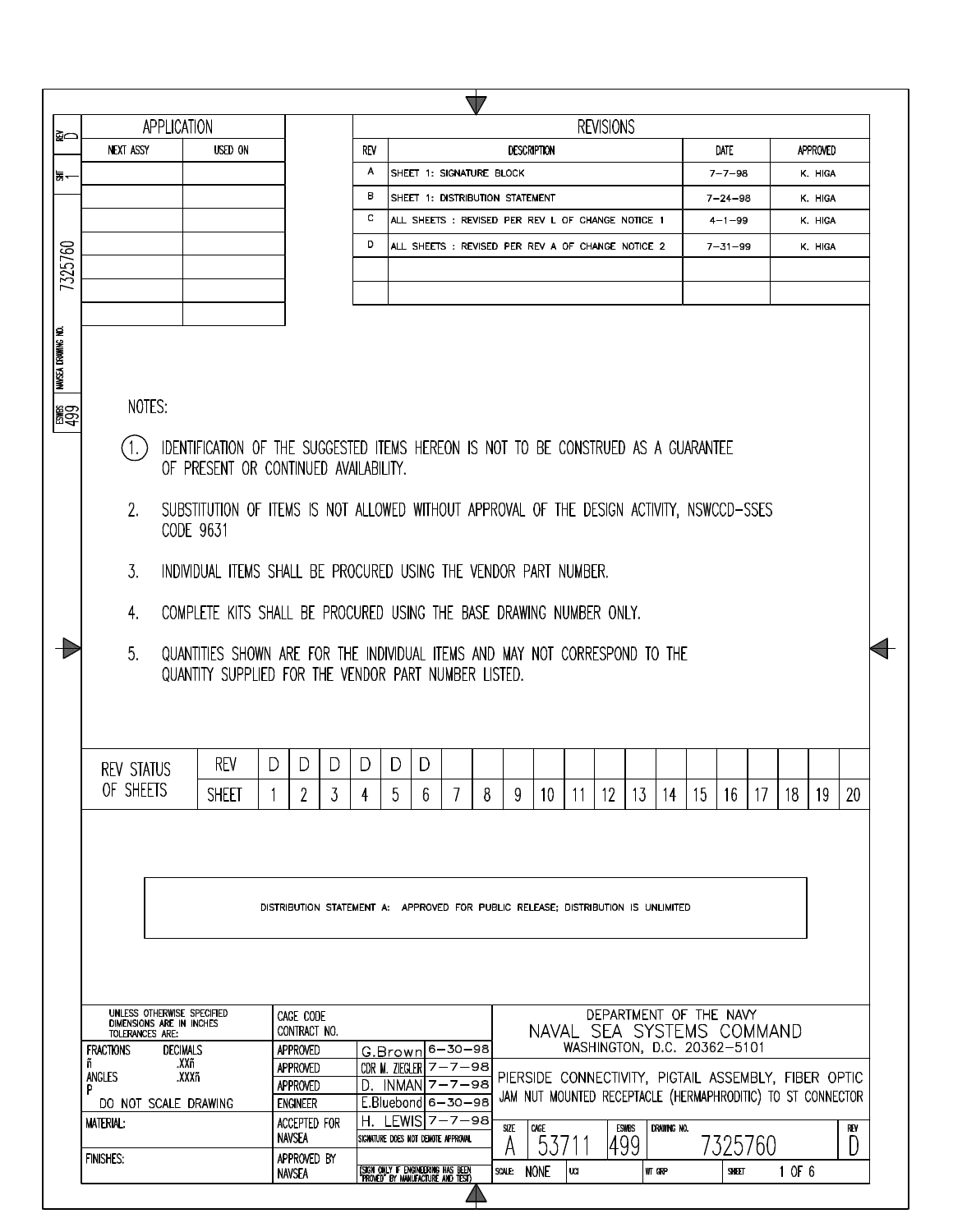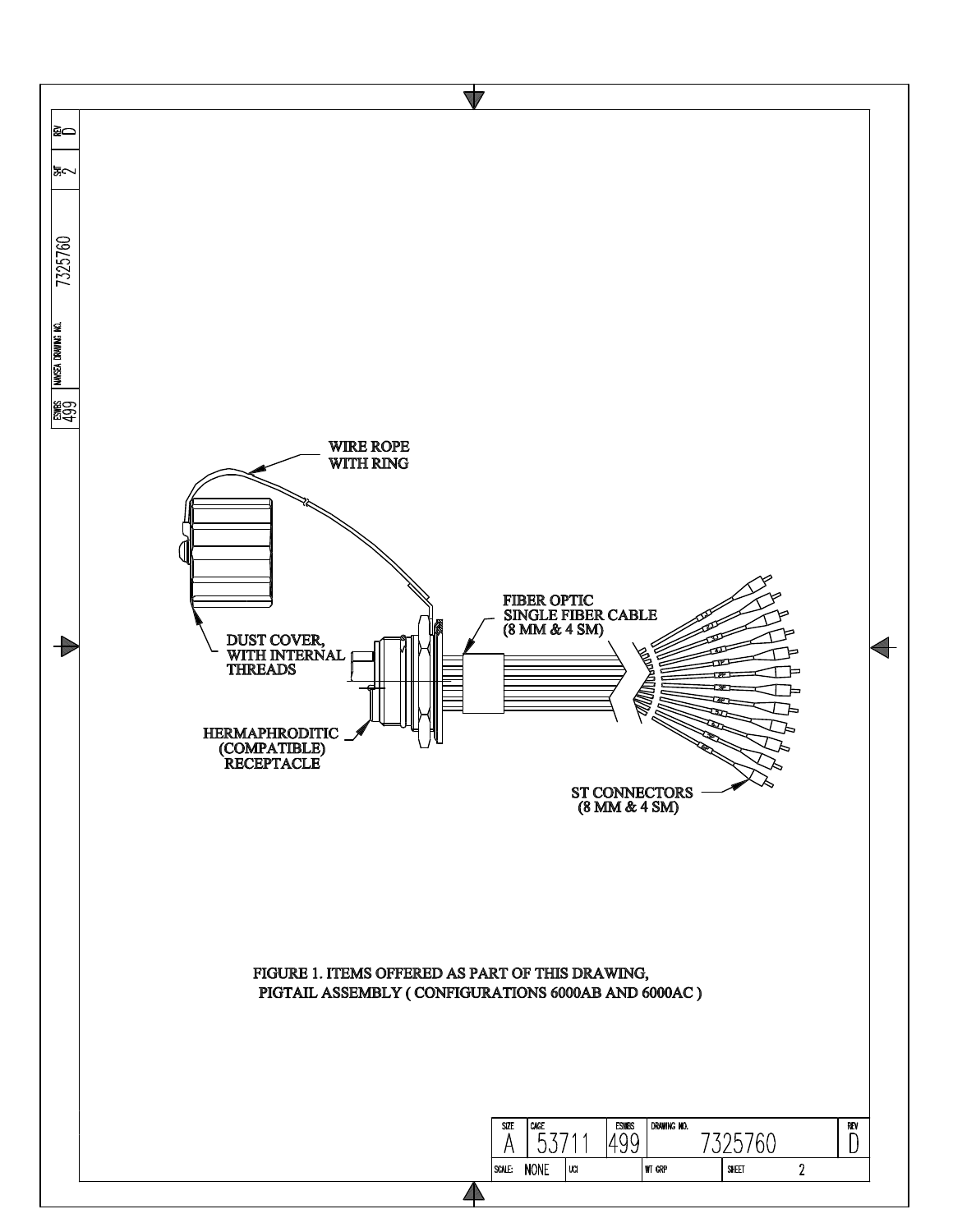| ∣≩⇔                                              |                                                                                                                                                                                                                                                                                                                                                                                                                                                                                                                            |  |
|--------------------------------------------------|----------------------------------------------------------------------------------------------------------------------------------------------------------------------------------------------------------------------------------------------------------------------------------------------------------------------------------------------------------------------------------------------------------------------------------------------------------------------------------------------------------------------------|--|
|                                                  | <b>Pigtail Assembly Construction</b>                                                                                                                                                                                                                                                                                                                                                                                                                                                                                       |  |
| ∣क्क∽<br>7325760<br>NAVSEA DRAWING NO.<br>■ 1999 | The pigtail assembly is to be comprised of the components listed in table 1 and assembled as shown in the<br>figure above.<br>Notes:<br>1/ For purposes of ordering a "pigtail assembly" to the NAVSEA drawing number, a quantity of one pigtail<br>assembly, item 6000AC, is to be provided.<br>$2/$ Pin-out positions in the jam nut mounted receptacle are as follows for multimode and single mode<br>termini:<br>a. Multimode positions: 1J, 2J, 3J, 4J, 1P, 2P, 3P, 4P.<br>b. Single mode positions: 5J, 6J, 5P, 6P. |  |
|                                                  | $\mathsf{CAGE}$<br>DRAWING NO.<br><b>SIZE</b><br><b>ESWBS</b><br>REV                                                                                                                                                                                                                                                                                                                                                                                                                                                       |  |
|                                                  | 499<br>7325760<br>53711                                                                                                                                                                                                                                                                                                                                                                                                                                                                                                    |  |
|                                                  | SCALE: NONE<br>$\overline{3}$<br>UCI<br><b>WT GRP</b><br>SHEET                                                                                                                                                                                                                                                                                                                                                                                                                                                             |  |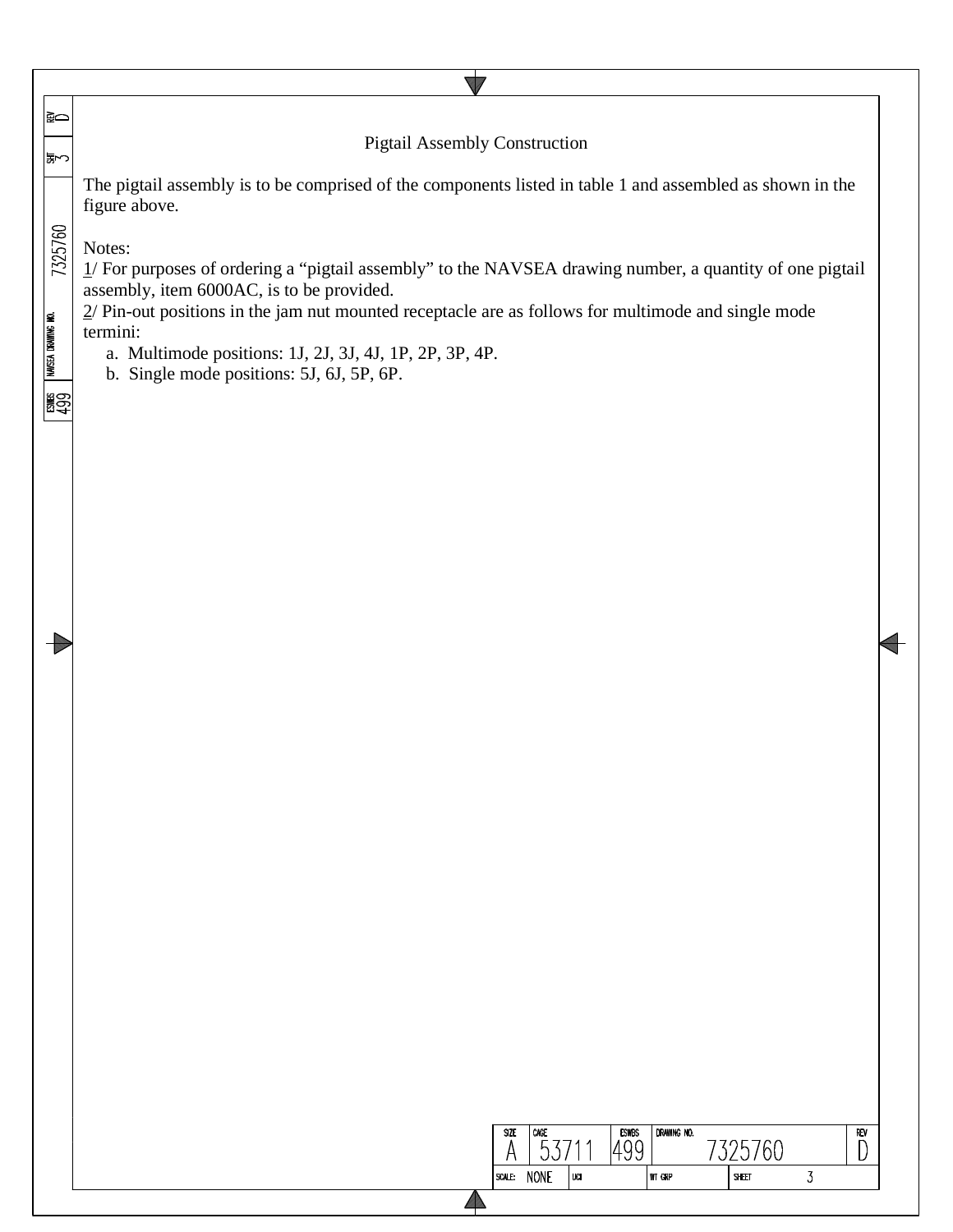| <b>Item</b>    | <b>Description</b>                                                                                                     | Quantity |
|----------------|------------------------------------------------------------------------------------------------------------------------|----------|
| 6000AB         | Pigtail assembly, hermaphroditic receptacle,<br>1 meter length $9/$ , 10/, 14/                                         |          |
|                | Connector, receptacle, jam nut mounted,<br>hermaphroditic compatible (CR-12-DI-A-<br>$12)$ $1/$ , $2/$ , $7/$          |          |
| $\overline{2}$ | Dust cover, hermaphroditic connector, with<br>internal screw threads, wire rope with ring<br>$(DR)$ $1/$ , $2/$ , $7/$ |          |
| 3              | Termini, socket, no alignment sleeve,<br>crimp sleeve included $(TS-SM-A)$ 3/, 7/                                      | 6        |
| 4              | Termini, pin, crimp sleeve included (TP-<br>SM) 3/, 7/                                                                 | 6        |
| 5              | Single fiber cable, SM $4/$ , 8/                                                                                       |          |
| 6              | Single fiber cable, MM $\frac{5}{3}$                                                                                   | 8        |
| $\overline{7}$ | ST connector, MM, 62.5/125<br>um, commercial ruggedized $6/$ , $8/$                                                    | 8        |
| 8              | ST connector, SM, commercial<br>ruggedized $6/$ , $8/$                                                                 | 4        |
| 9              | Cable markers                                                                                                          | 12       |

## Table 1A. Pigtail Assembly List & Quantity

 $\sqrt{}$ 

## Table 1B. Alternate Pigtail Assembly Configurations

| Item   | <b>Description</b>                                                               | Quantity |
|--------|----------------------------------------------------------------------------------|----------|
| 6000AC |                                                                                  |          |
|        | Pigtail assembly, hermaphroditic receptacle,<br>1.5 m cable length 10/, 11/, 14/ |          |
| 6000AD | Pigtail assembly, hermaphroditic                                                 |          |
|        | receptacle, 3 m cable length without ST                                          |          |
|        | connectors 12/, 13/, 15/                                                         |          |

Notes for tables 1A and 1B:

∣ଛ⇔

ਙ₩

7325760

WASEA DRAWING NO.

**ESC** 

1/ Component shall meet Commercial Item Description (CID) A-A-XX159 Fiber Optic Connectors, Hermaphroditic, Multiple Removable Termini, Draft dated 31 July 1999 or latest version.

2/ Dust cover mounting hardware and connector receptacle gasket/o-ring shall be provided with each pigtail assembly.

3/ Component shall meet Commercial Item Description (CID) A-A-XX160 Removable Termini For Multiple Termini Fiber Optic Connectors, Draft dated 31 July 1999 or latest version.

 $4/$  Single fiber breakout cable, SM fiber per TIA/EIA-492CAAA, 900  $\pm$ 50 um buffer, PVC jacket, 1 meter length, operating temperature –28 to 65 °C. Outer jacket shall have a diameter between 1.8 and 2.4 mm with a specified tolerance for a particular vendor part number of  $\pm$  0.2 mm.

 $5/$  Single fiber breakout cable, 62.5/125 um MM fiber per TIA/EIA-492AAAA, 900  $\pm$  50 um buffer, PVC jacket, 1 meter long, operating temperature –28 to 65 °C. Outer jacket shall have a diameter between 1.8 and 2.4 mm with a specified tolerance for a particular vendor part number of  $\pm$  0.2 mm.

| <b>NONE</b><br>SCALE: | UCI | <b>WT GRP</b> | SHEET |  |
|-----------------------|-----|---------------|-------|--|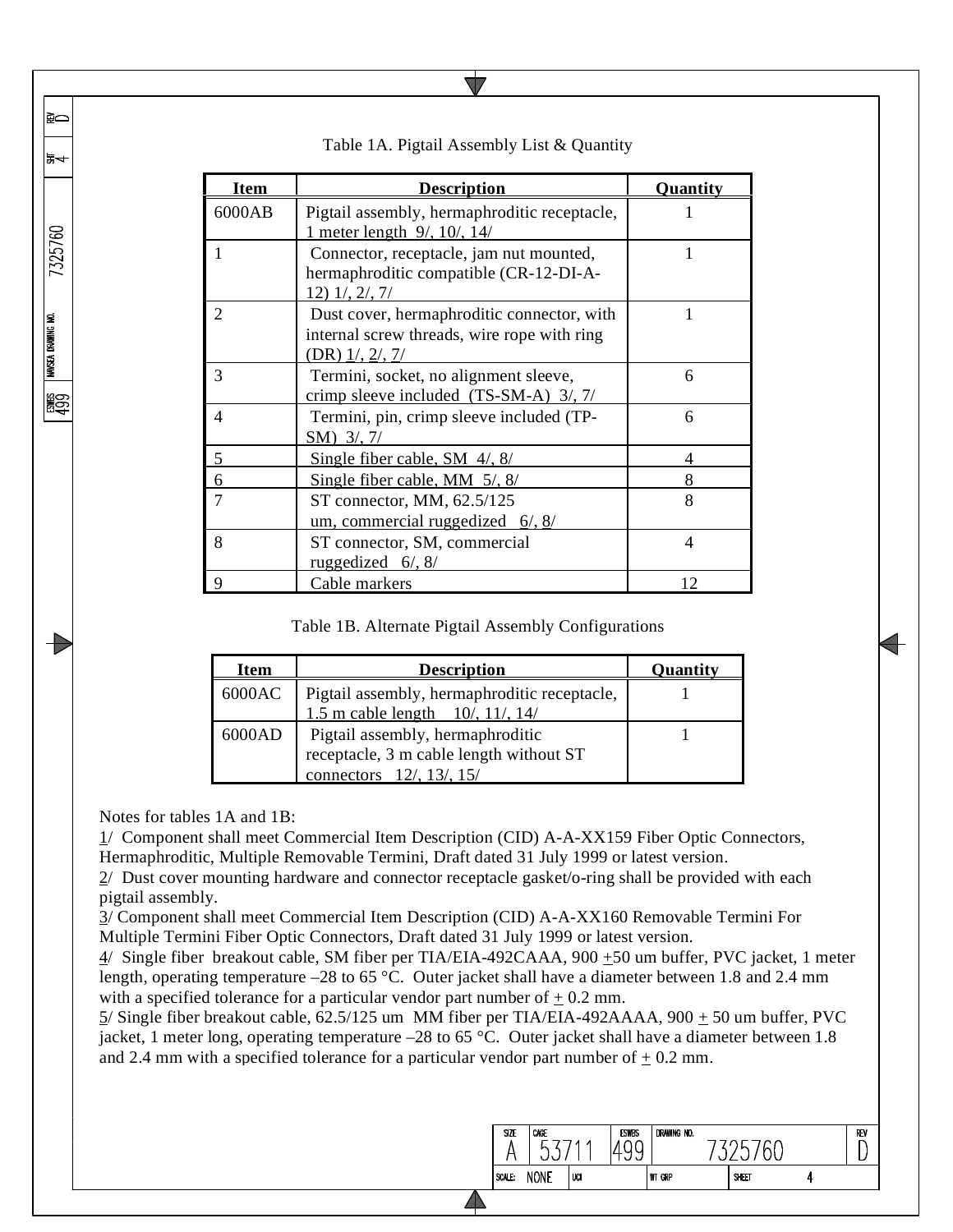6/ ST connectors shall have:

≩⇔

∣ਙ∽

7325760

**NAVSEA DRAWING NO.** 

ESMES<br>400

- a. Ceramic ferrule (no plastic or metal ferrules).
- b. Metal housing (also referred to as: bayonet cap, coupling nut or outside part) and ferrule/crimp sleeve support (also referred to as: barrel, body or inside part) with no zinc die cast parts (stainless steel or nickel plated brass are acceptable).
- c. Crimp sleeve (ring) capture mechanism for yarn strength member rated for a mimimum tensile loading of 20 lb.
- d. Adhesive filled system for accepting an externally injected adhesive during cable assembly fabrication. The adhesive is used to encapsulate the bare fiber inside the connector.
- e. Polymeric materials that are fungus resistant.
- f. Crimp sleeve is to accept a single fiber cable with a tight buffer and a maximum outer diameter of 2.5 mm (0.0984 in).
- g. Crimp sleeve can be assembled to the connector using one of the following die sizes:
	- (1) Hex crimp die measuring  $4.84$  mm  $\pm$  0.05 mm (0.190 in  $\pm$  0.001 in) across the flats.
	- (2) Circular indent ring crimp die with a 2.67 mm  $\pm$  0.08 mm (0.105 in  $\pm$  0.003 in) in minor diameter and a 3.43 mm  $\pm$  0.08 mm (0.135 in  $\pm$  0.003 in) major diameter.
	- (3) Circular indent ring crimp die with a 2.29 mm  $\pm$  0.08 mm (0.090 in  $\pm$  0.003 in) in minor diameter and a 3.05 mm  $\pm$  0.08 mm (0.120 in  $\pm$  0.003 in) major diameter.

7/ Approval process for this item to be in accordance with NSWCCD-SSES ltr 9504 Ser 9542/27 of 13 Mar 98 or latest revision. Vendor quality system to be equivalent to that specified in enclosure (2). NSWCCD-SSES audit may be substituted for DSCC audit if deemed appropriate.

8/ Approval process for this item to be in accordance with NSWCCD-SSES ltr 9504 Ser 9542/27 of 13 Mar 98 or latest revision. Vendor quality system to be in compliance with enclosure (3).

9/ Item 6000AB is comprised of items 1 through 9 in table 1A. Pigtail assembly end-to-end length (terminus end face to ST connector ferrule end face) shall be  $100 \pm 5$  cm (39  $\pm$  2 in).

10/ Each pigtail assembly shall be tested to verify the following optical performance requirements: Pigtail assembly shall be tested to and shall meet the link loss performance requirements of MIL-STD-2042, method 7F1. Reflectance (returned optical power at one connection interface) shall be less than or equal to -30 dB for the single mode fiber when tested in accordance with TIA/EIA-455-107. This reflectance requirement is applicable at the interfaces for both the ST connector and the terminus.

11/ Item 6000AC shall be shall be constructed to table 1A with one exception. The length of the single fiber cables shall be 1.5 meters instead of 1 meter. Pigtail assembly end-to-end length (terminus end face to ST connector ferrule end face) shall be  $150 \pm 5$  cm  $(59 \pm 2$  in).

12/ Item 6000AD shall be constructed to table 1A with two exceptions. The length of the single fiber cables shall be 3 meters (after cutting the loops in half) instead of 1 meter. One end of the cable shall be terminated with a pin terminus, the other end with a socket terminus. The pin terminus and the socket terminus shall be inserted into the corresponding pin and socket cavities in the jam nut mounted receptacle insert (such as 1J, 1P). Termini-to-termini, end-to-end length shall be  $600 \pm 5$  cm (236  $\pm 2$  in).

13/ Each pigtail assembly shall be tested to verify the optical performance requirements for link loss and reflectance. Perform the link loss test per 3.2.2 through 3.2.4, Method 7F1 of MIL-STD-2042 with the following variations:

- (1) Connect one hermaphroditic connector MQJ to the pigtail assembly.
- (2) Connect the pin terminus in the pigtail (socket terminus in the MQJ) to the LED/laser source.
- (3) Connect the corresponding socket terminus in the pigtail (pin terminus in the MQJ) to the power meter.
- (4) Record the optical power, designated as  $P_2$  for that fiber (single fiber cable). Note: The breakout cable is in a "loop" from the pin terminus to the socket terminus.
- (5) Obtain the optical power for the other fibers in the same manner.

Reflectance (returned optical power at one connection interface) shall be less than or equal to -30 dB when tested in accordance with TIA/EIA-455-107. This reflectance requirement is applicable at both termini ends. The pigtail assembly configuration after fabrication and optical testing shall be as follows: Ship the pigtail assembly without cutting the loops. This will enable the pigtail assembly to be inspected for optical conformance by the customer.

| SIZE | CAGE<br>∽   |     | <b>ESWBS</b> | DRAWING NO.   |       |   | REV |
|------|-------------|-----|--------------|---------------|-------|---|-----|
| ALE: | <b>NONE</b> | UCI |              | <b>WT GRP</b> | SHEET | ν |     |
|      |             |     |              |               |       |   |     |